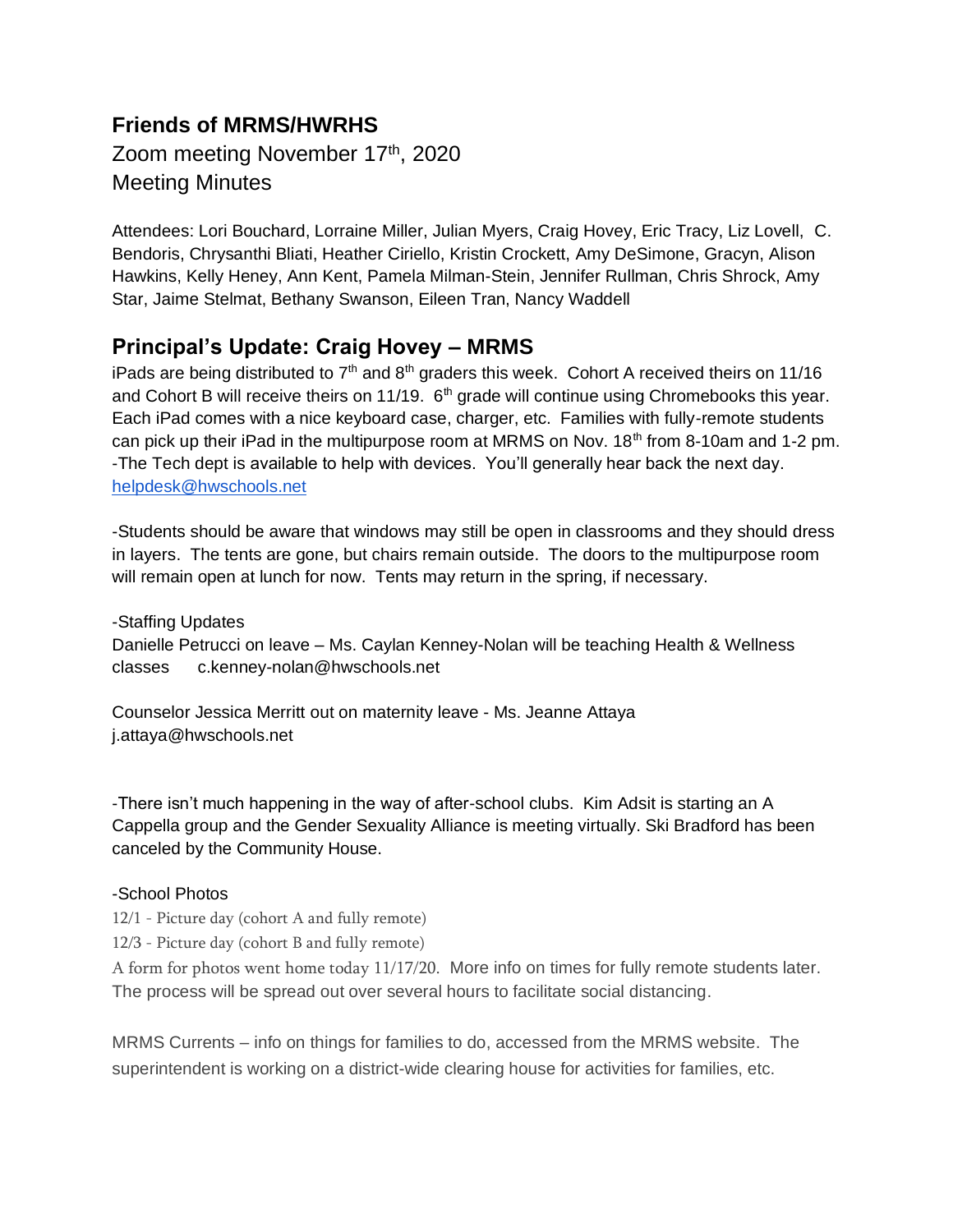# **Principal Update: Eric Tracy - HWRHS**

-B Cohort returns to school on Thursday, Nov. 19

-A Cohort returns Monday, Nov. 23

-MCAS - as of now, the State plans for MCAS to be held. MCAS will be scheduled for the 3<sup>rd</sup> week in January and the testing is mandated at the federal level. Eric and other principals have sent letters to the MCAS board, asking them to waive MCAS for this school year.

• STAMP test begin administered on-line tomorrow

#### NO MID-YEAR EXAMS THIS YEAR

-PSAT will be offered at HWRHS for juniors, and possibly sophomores Jan.  $26<sup>th</sup>$ , 2021. Families should have received an email from the Guidance office.

-Athletics – waiting for news form the MIAA regarding the next sports season

-Push to Increase Instructional Time – the Edfund has agreed to provide funds for streaming equipment. The high school is looking at several models. One model is to:

Connect with Kids, Introduce Lesson, Break into rooms or do activities at home independently, then return to the group and reconnect, answer questions, etc.

MRMS is also looking at the high school model and pilots for streaming

Teachers who have both CP and Honors students in a class are looking at ways of addressing the needs of all students.

• The hybrid survey was sent to parents.

-Next Year's Budget process starts in mid-December and runs into February. Parents should stay informed regarding the FY22 budget.

-The district / school coffee hours were very beneficial (and will probably be offered in the future)

## **Other Friends NEWS**

-The Meadow Farms Fundraiser was successful – more info at the next meeting. Thank you to everyone who everyone who participated!